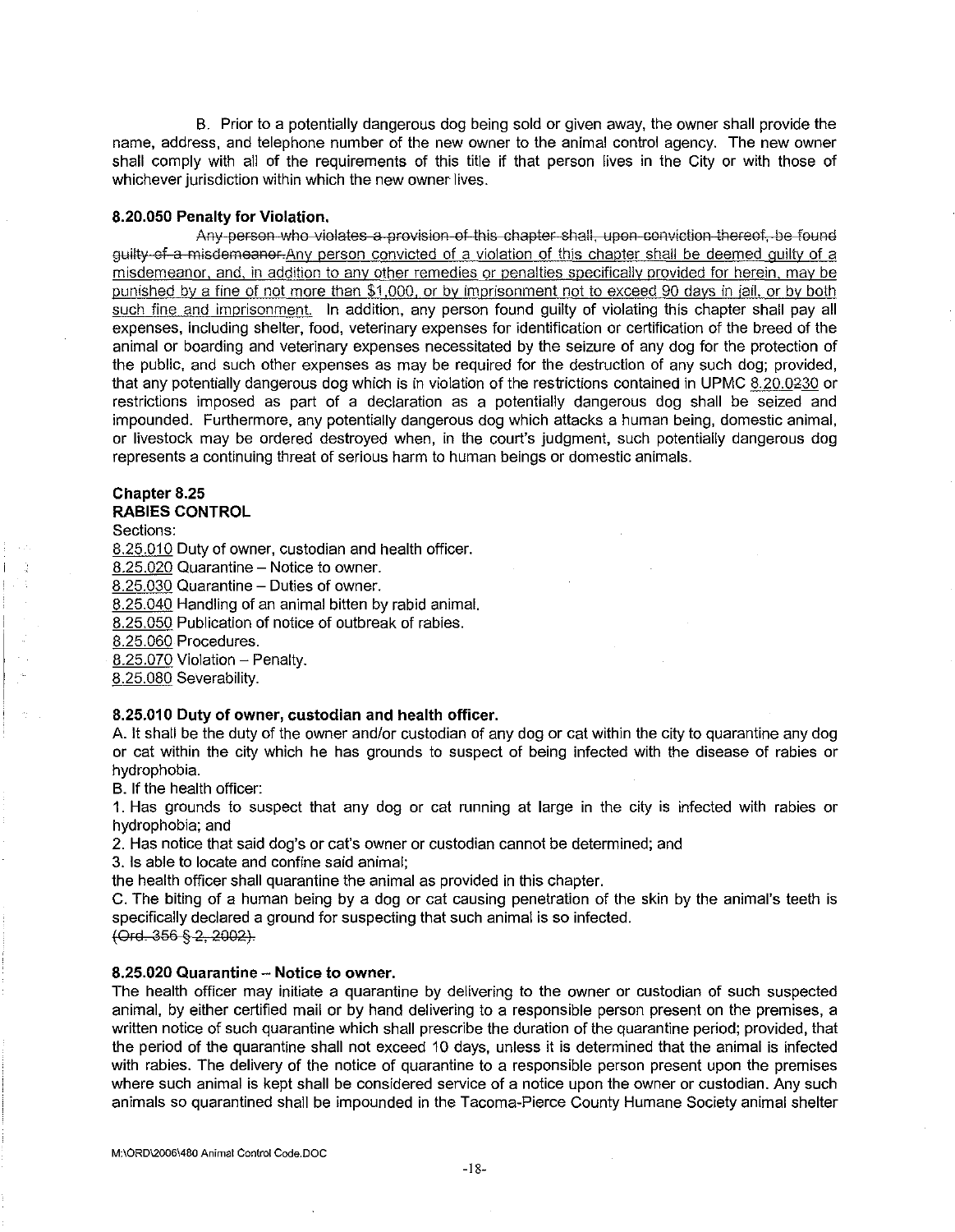or a local veterinary clinic's kennel. In the discretion of the health officer, the animal may be quarantined upon the premises of the owner or any other person so long as the requirements of the quarantine are strictly fulfilled.

{0~6 § 2, 2002).

# **8.25.030 Quarantine - Duties of owner.**

A. During the period of any quarantine, the owner or custodian of a quarantined animal shall not allow the animal to come in contact with any other animal or person or permit such animal to run at.large outside of the premises where quarantined or upon the premises itself, unless the premises is enclosed by a secure fence from which the animal cannot escape. When the fence encloses the access to the premises, the animal must be restricted to leave free access to those persons lawfully entering the premises.

B. The owner or custodian shall not remove or cause the animal to be removed from the premises without the prior consent of the health officer. These restrictions shall continue until the animal is released from quarantine. If any animal is found running at large after the commencement of the quarantine period or is removed from the premises where quarantined, it shall be impounded and, unless claimed and redeemed by its owner or custodian within two days after the expiration of the quarantine period, may be destroyed by the proper authorities.

C. Upon redemption of a dog, cat or other animal released from quarantine from the Tacoma-Pierce County Humane Society animal shelter, the owner or custodian shall pay the same impound fee and board fee for any dog, cat or other animal quarantined in the animal shelter, as provided for in UPMC 8.01.070; provided, however, if the animal is brought to the animal shelter by the owner or custodian, the service fee shall be waived.

#### $(Ord. 356 § 2, 2002)$ .

## **8.25.040 Handling of an animal bitten by rabid animal.**

When an animal is known to have been bitten by a rabid animal, the following procedures shall be followed:

A. Unvaccinated Animal. An unvaccinated animal shall be immediately destroyed; provided, that upon the election of the owner, the animal may be kept, at its owner's expense, in strict isolation in a kennel under veterinary supervision for a minimum period of six months following the bite.

B. Vaccinated Animal. A vaccinated animal shall be handled as follows:

1. The animal shall be immediately revaccinated with an approved rabies vaccine and confined under the supervision of a veterinarian for a period of 30 days following revaccination; or

2. If the animal is not immediately revaccinated, it shall be confined in strict isolation in a kennel for six months under the supervision of a veterinarian; or

3. The animal may be destroyed if the owner or custodian does not comply with subsections (B)(1) or (2) of this section.

{Ord. 356 § 2, 2002).

## **8.25.050 Publication of notice of outbreak of rabies.**

Upon any outbreak of rabies or when rabies has been diagnosed within the city, and when in the judgment of the health officer there is imminent danger of the spread of the disease, the health officer shall publish a notice to that effect in the official newspaper of the city for three successive days. For a period of six weeks following the final publication of the notice, the owner or custodian of a dog shall keep the dog securely confined at all times by leash or in a tight enclosure from which the dog cannot escape. During said period any dog found running at large in the city shall be impounded and unless claimed and redeemed by its owner within two days following such impounding may be destroyed by the proper authorities. Any person charged with the enforcement of this chapter may destroy any dog found running at large within the city when, after reasonable effort, he is unable to impound the dog, or after reasonable investigation, is unable to locate the owner or custodian thereof. The health officer shall have authority to extend the six-week time period for additional six-week periods by notice given in the manner provided above until, in his judgment, the imminent danger of the spread of the disease is no longer present. (Ord. 356 § 2, 2002). no from which the animal cannot escape. When the fenco encloses the access to the premises, then the fenco encomposes the access to the premise premises profile principle principle principle principle principle principle p

#### **8.25.060 Procedures.**

The health officer is authorized and directed to develop a quarantine program for dogs, cats, and other household pets and otherwise to develop procedures for the enforcement of this chapter. {Ord. 356 § 2, 2002).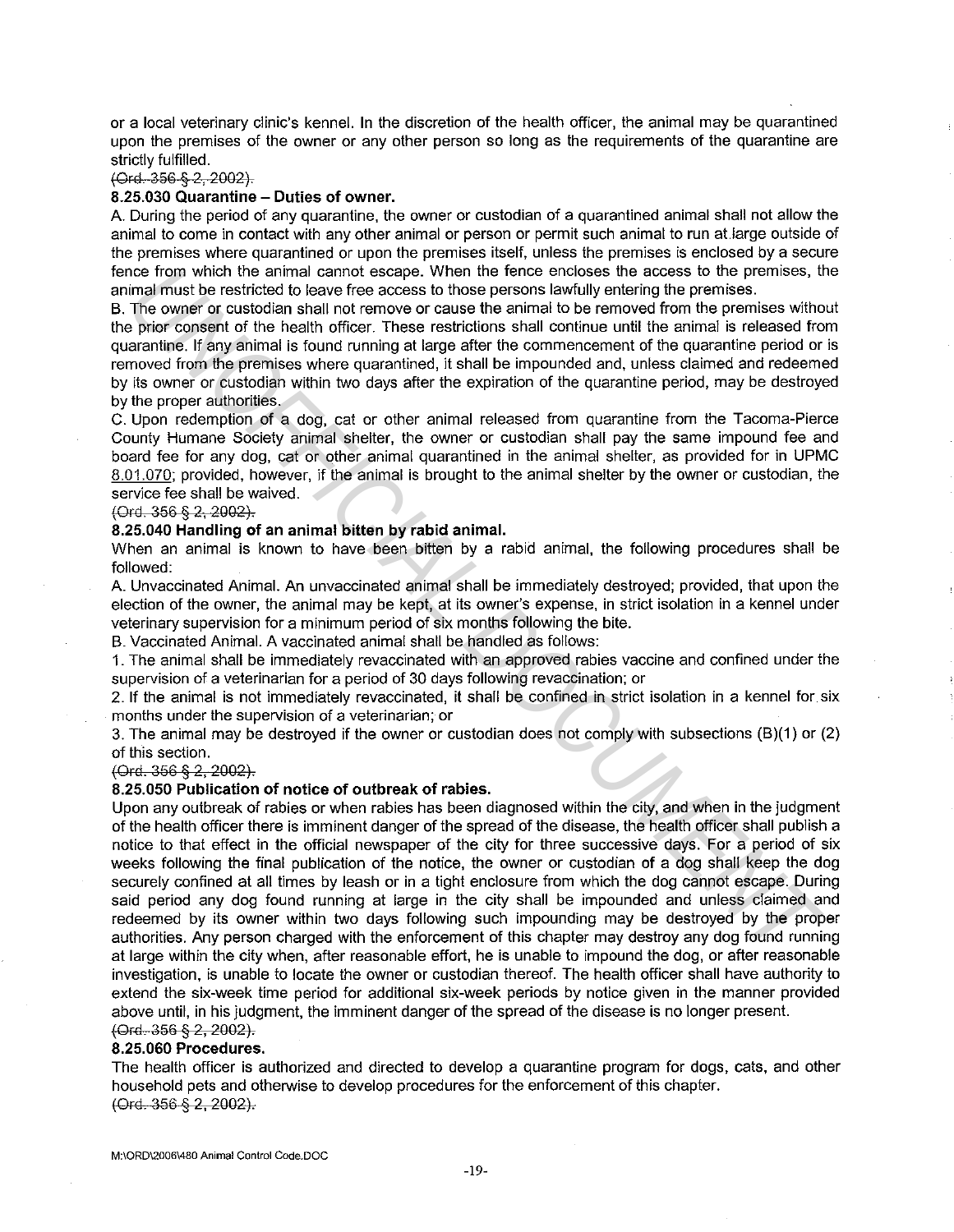#### 8.25.070 Violation - Penalty.

Any person. firm or corporation violating any of the provisions of this chapter shall be guilty of a misdemeanor and shall be penalized by a fine.

# (Ord 356 § 2, 2002).

8.25.080 Severability.

If any provision of this chapter or its application to any person or circumstance is held invalid, the remainder of the chapter or the application of the provision to other persons or circumstances shall not be affected.

(Ord. 356 § 2, 2002). Chapter 8.30

## DOG CONTROL ZONES

Sections: 8.30.010 Dog Control Zone Established. 8.30.020 Dogs Off Premises. 8.30.030 Violation - Civil Infraction. 8.30.040 Penalty.

## 8.30.010 Dog Control Zone Established.

The City of University Place is hereby established as a dog control zone.

## 8.30.020 Dogs Off Premises.

Within a dog control zone, any person owning or having charge, care, custody, or control of any dog shall keep such dog exclusively upon his own premises, except that the dog may be off the premises if it is under control of its owner or a competent person by a leash.

#### 8.30.030 Violation - Civil Infraction.

Any violation of this chapter is unlawful and shall constitute a violation pursuant to Chapter 1.20 UPMC. Such penalty is in addition to any other remedies or penalties specifically provided in this title.

## 8.30.040 Penalty.

Any person convicted of a violation of this chapter shall be deemed guilty of a misdemeanor, and, in addition to any other remedies or penalties specifically provided for herein, may be punished by a fine of not more than \$1,000, or by imprisonment not to exceed 90 days in jail, or by both such fine and imprisonment. re-36;6-52-2002)<br> **UNOFFICIAL DOCUMENTA CONFICIAL DESC**<br>
20.010 Dog Control Zone Established.<br>
20.020 Dog Control Zone Established.<br>
20.020 Dogs Off Promises.<br>
20.020 Dogs Off Promises.<br>
10.030 Violation - Civil Infraction

## Chapter 8.35 BABY CHICKS, RABBITS, AND DUCKLINGS

Sections:

8.35.010 Unlawful to sell or give away in quantity under six. 8.35.020 Exception - Sale or gift-for-educational purposes. 8.35.030 Artificial coloring unlawful. g.35.040 Commercial sale not affected. 8.35.050 Violation - Civil infraction.

#### 8.35.010 Unlawful to sell or give away in quantity under six.

It shall be unlawful for any person, firm or corporation to sell or offer for sale, barter or give away living baby chicks, rabbits, ducklings or other fowl under two months of age in any quantity less than six. (Ord. 356 § 2, 2002).

#### 8.35.020 Exception - Sale or gift for educational purposes.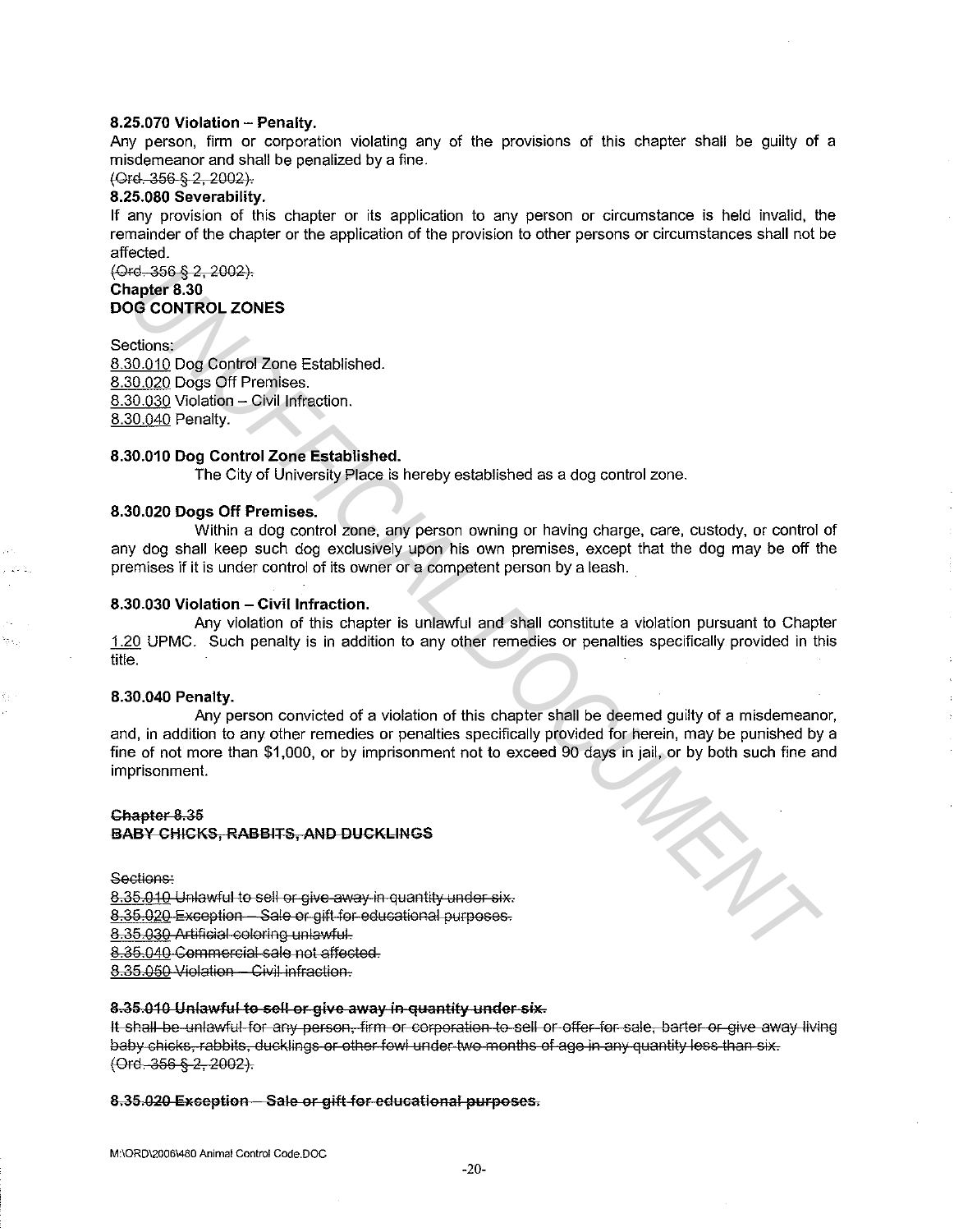UPMC 8.35.010 shall not apply to the sale, offer for sale, barter or gift of living baby chicks, rabbits, ducklings, or other fowl when such transaction is for organized institutional and/or educational purposes. (Ord. 356 § 2, 2002).

## 8.35.030 Artificial coloring unlawful.

It shall be unlawful for any person, firm or corporation to sell, offer for sale, barter, give away, or display living baby chicks, rabbits, ducklings or other fowl, which have been dyed, colored or otherwise treated so as to impart to them an artificial color.

(Ord. 356 § 2, 2002).

## 8.35.040 Commercial sale not affected.

This chapter shall not be construed to prohibit the sale or display of natural baby chicks, rabbits, ducklings or other fowl in proper brooder facilities by hatcheries or stores engaged in the business of selling them for commercial purposes.

(Ord. 356 § 2, 2002).

## 8.35.050 Violation - Civil infraction.

Any violation of this chapter is unlawful and shall constitute a violation pursuant to Chapter 1.20 UPMC. For each act herein prohibited of a continuing nature, each day shall be considered a separate offense. (Ord. 356 § 2, 2002).

# Chapter 8.40 **WILD ANIMALS AND REPTILES\***

Sections:

متدورة ag t

8.40.010 Animal defined. 8.40.020 Vicious, venomous/poisonous or dangerous wild animals. 8.40.030 Duty to advise purchaser/recipient. 8.40.040 Allowing wild or vicious animals to run at large prohibited. 8.40.050 Exception for circuses, zoos, and transportation of wild animals. 8.40.060 Violations - Penalty - Continuing offenses. \*Cross-reference: RCW 9.08.010.

## 8.40.010 Animal defined.

For purposes of this chapter, "animal" means all reptiles, birds, invertebrates, mammals, amphibians, and fish.

 $(Ord - 356 - 82, 2002)$ .

## 8.40.020 Vicious, venomous/poisonous or dangerous wild animals.

No person shall have, keep, maintain, or have in his/her possession or under his/her control, within the city of University Place, any lion, tiger, bear, chimpanzee, gorilla, cougar, mountain lion, badger, wolf, coyote, fox, lynx, or any other vicious or venomous/poisonous or other potentially dangerous wild animal. provided, persons residing in the city of University Place may keep potentially dangerous wild animals other than a lion, tiger, bear, chimpanzee, gorilla, cougar, mountain lion, badger, wolf, coyote, fox, lynx, or other vicious or venomous/poisonous wild animal, if they obtain a permit from the Tacoma-Pierce County Humane Society. Such permits shall be granted only upon a showing by the applicant that adequate safeguards have been instituted and will be maintained which effectively control any dangerous or vicious propensities of such animal, and eliminate any danger to individuals and property, and that the keeping and maintaining of such animal will be in the best interests of the animal and will in no way constitute a nuisance to the occupant of any surrounding property. Nothing in this section shall be construed to exonerate anyone from liability that may occur from the keeping of such wild animal whether under permit or not.

 $(Ord. 356 § 2, 2002).$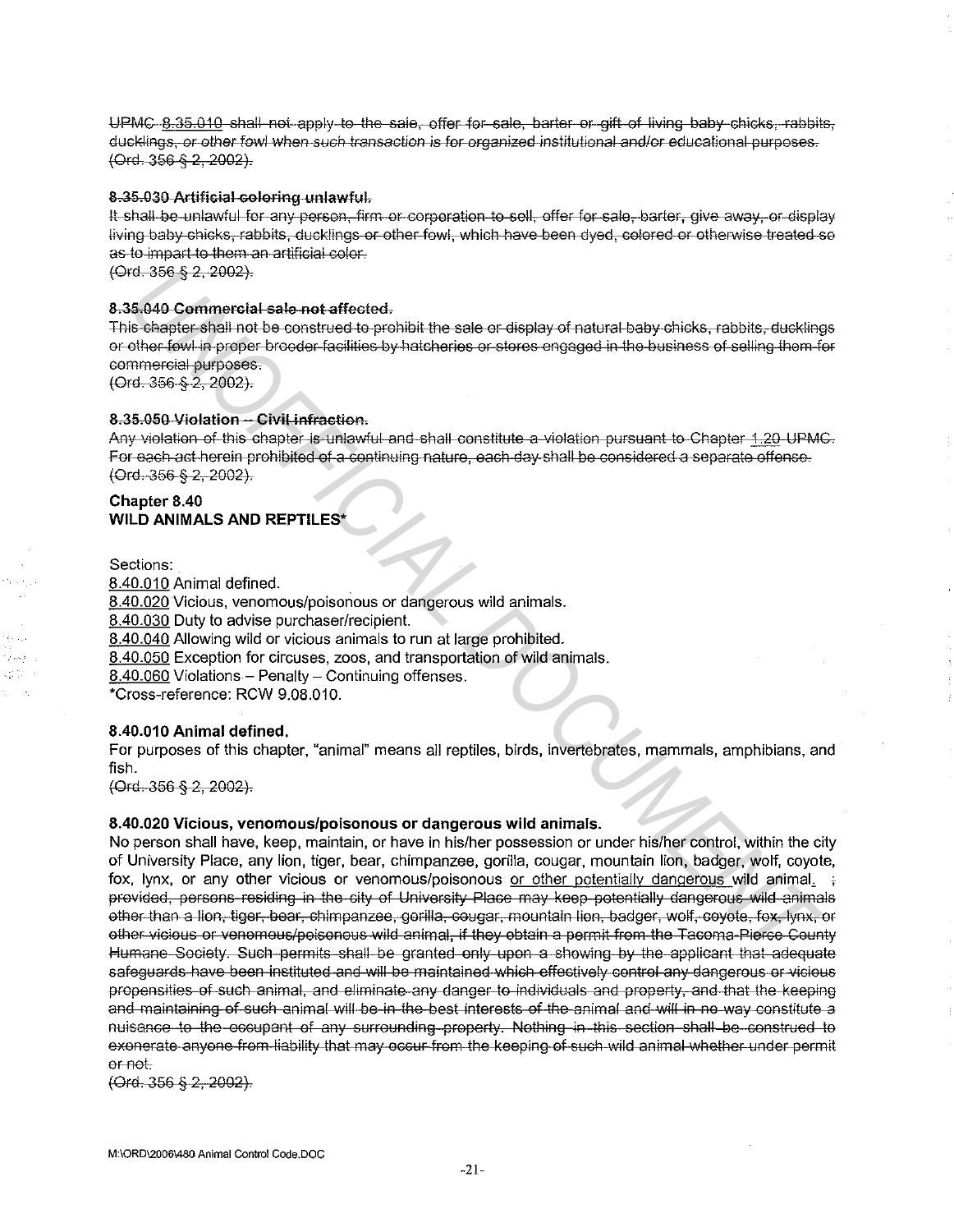#### **8.40.030 Duty to advise purchaser/recipient.**

Any person offering for sale or gift any animal in the city of University Place which falls within UPMC 8.40.020 shall have the duty to advise the purchaser or recipient of the wild nature of the animal and its vicious, venomous/poisonous, or dangerous propensities and of the fact that possession of such animal is prohibited by the cCity of University Place Municipal Code.

(Ord. 356 § 2, 2002}

#### **8.40.040 Allowing wild or vicious animals to run at large prohibited.**

No person ewning or having charge, custody, control, or possession of any animal specified in UPMC 8.40.020 shall permit or allow the same any animal specified in UPMC 8.40.02 to run at large upon any highway, street, lane, alley, court, or any other place, public or private, or within the premises of such person in such a manner as to endanger any person lawfully entering such premises. (Ore. 356 § 2, 2002).

#### **8.40.050 Exception for circuses, zoos, and transportation of wild animals.**

A. UPMC 8.40.020 shall not apply to any person who has custody of any animal described in this chapter in connection with the operation of any zoo or circus or any program of medical or scientific research, provided such person has taken adequate measures to safeguard persons and property.

B. UPMC 8.40.020 shall not apply to any person keeping, maintaining or having in his possession or under his control any animal defined in this chapter when such person is transporting such animal through the city of University Place, provided he has taken adequate safeguards to protect the public, and has notified the police of his proposed route of transportation and of the time that such trip is to take place. **Person, eventage change change custody, control, or possession of any submate specified in the theory control.**<br>
<u>UNOFF</u> state, lane, alley court, or any diversions, control in the particle in the particle of the state sp

 $(Ord. 356 § 2, 2002).$ 

## **8.40.060 Violations - Penalty- Continuing offenses.**

Any person, firm, or corporation violating any of the provisions of this chapter shall be quilty of a misdemeanor and, upon conviction thereof, be subjected to a fine not exceeding the sum of \$250.00 or imprisonment for a period not exceeding 90 days, or both such fine and imprisonment at the discretion of the court.

(Ord. 356 § 2, 2002).

## Chapter-8.45 LIVESTOCK-DISTRICTS

Sections: 8.45.010 Stock restricted area. 8.45.020-Violations.

#### 8.45.010 Stock restricted area.

All areas of the city of University Place are restricted areas where livestock may not run at large. {Ord. 356 § 2, 2002).

#### 8.45.020 Violations.

The owner or other person having control or custody of any livestock at large is in violation of UPMC 8.05 035

(Ord. 356 § 2, 2002).

Section 2. Severability. Should any section, paragraph, sentence, clause or phrase of this Ordinance, or its application to any person or circumstance, be declared unconstitutional or otherwise invalid for any reason, or should any portion of this Ordinance be pre-empted by state or federal law or regulation, such decision or pre-emption shall not affect the validity of the remaining portions of this Ordinance or its application to other persons or circumstances.

**M:\ORD\2006\480 Animal Control Code.DOC**